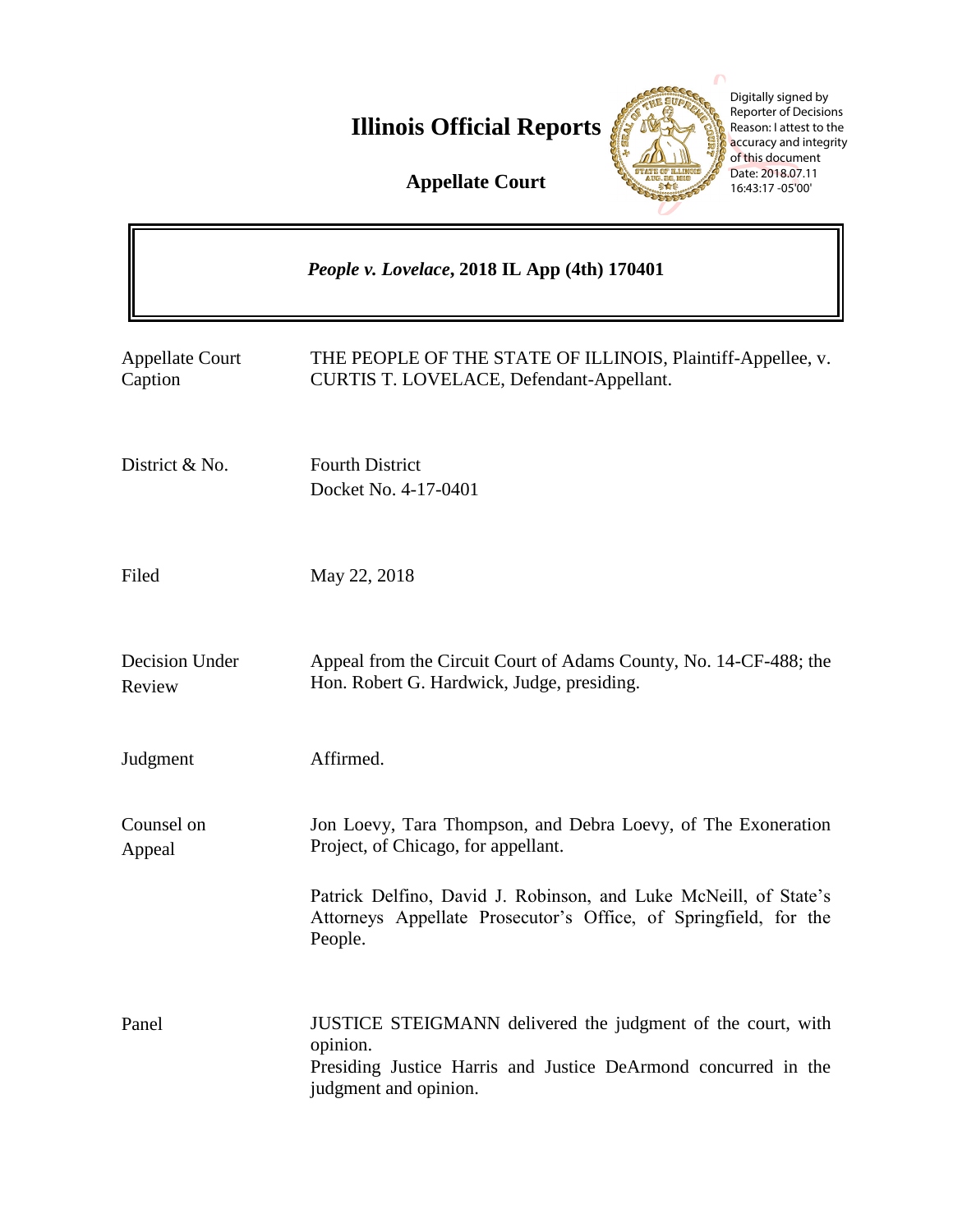### **OPINION**

- ¶ 1 In August 2014, an Adams County grand jury indicted defendant, Curtis T. Lovelace, for first degree murder (720 ILCS 5/9-1(a)(2) (West 2012)). Defendant's first trial ended in a mistrial because the jury could not reach a unanimous verdict.
- ¶ 2 Subsequently, the trial court reduced defendant's bail to \$3.5 million. In June 2016, various third parties posted a \$350,000 cash bond on defendant's behalf to secure his release pending trial. The trial court ordered electronic monitoring of defendant as a condition of his release.
- ¶ 3 In September 2016, the trial court granted defendant's motion to change venue. In March 2017, a Sangamon County jury found defendant not guilty. The trial court entered an order releasing defendant from all conditions of his bond but ordered the circuit clerk to retain the bond "pending an assessment of applicable costs."
- ¶ 4 Later in March 2017, defendant filed a motion for return of bond in which he requested that the entire bond should be returned less the actual costs of electronic monitoring. In April 2017, the trial court conducted a hearing on the amount of the bond that should be refunded. Ultimately, the court ordered the circuit clerk to retain \$35,000, which was 10% of the posted cash bond and which the court noted was provided by statute (725 ILCS 5/110-7(f) (West 2016)), and \$5433.75 in electronic monitoring costs.
- ¶ 5 Defendant appeals, raising nonconstitutional and constitutional challenges. For his nonconstitutional claims, defendant argues the trial court (1) failed to exercise its discretion under the statute or (2) abused its discretion by considering inappropriate factors when it ordered the retention of 10% of the posted bond. As to his constitutional claims, defendant argues that the 10% bail bond statute (*id.*) (1) is facially unconstitutional; (2) violates due process because it did not provide for a hearing on defendant's ability to pay; (3) is unconstitutional as applied to him, based upon the Supreme Court's holding in *Nelson v. Colorado*, 581 U.S. \_\_\_, 137 S. Ct. 1249 (2017), because he was acquitted; (4) violates the equal protection clause of the federal constitution and the uniformity clause of the Illinois Constitution; and (5) is an excessive fine in violation of the eighth amendment of the United States Constitution and the Illinois Constitution's proportionate penalty provision. We disagree with all of these contentions and affirm.

### ¶ 6 I. BACKGROUND

# ¶ 7 A. The State's Charges and the First Trial

- ¶ 8 In August 2014, an Adams County grand jury indicted defendant on the charge of first degree murder (720 ILCS 5/9-1(a)(2) (West 2012)). The trial court set defendant's bail at \$5 million. Defendant was unable to post bond and remained in custody through his first trial, which occurred in February 2016. The jury was unable to reach a unanimous verdict, and the court declared a mistrial.
- ¶ 9 B. Defendant's Motion to Reduce Bail ¶ 10 Later in March 2016, defendant filed a motion to reduce bail, stating that he had exhausted all of his assets in defending the first trial. His motion added that "[i]f the Court were to set a more reasonable bond, there are friends who would post security \*\*\* sufficient to ensure his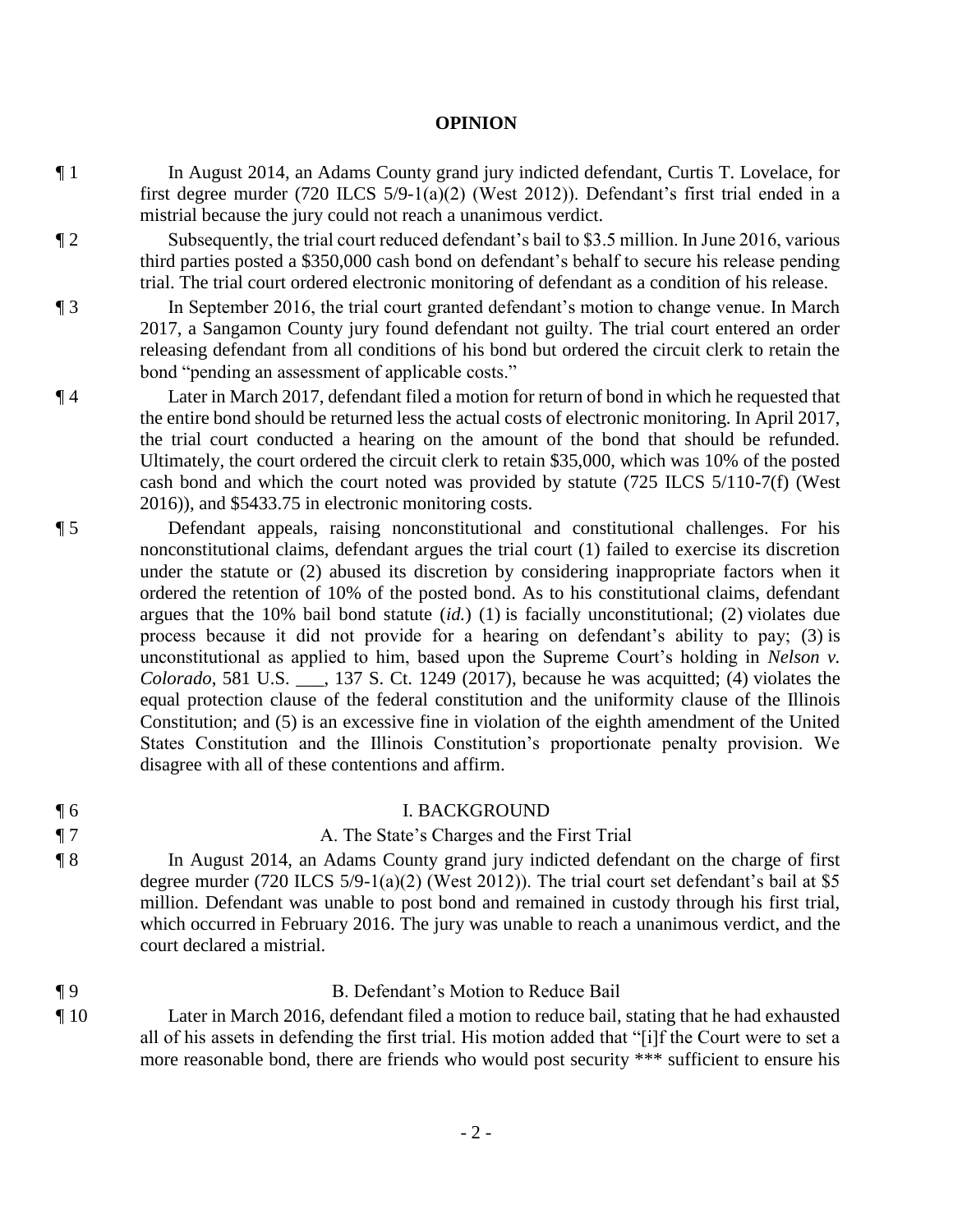release from custody and appearance at trial." In May 2016, the trial court denied his request to reduce bail.

- ¶ 11 In May 2016, defendant filed a "Renewed and Unopposed Motion to Reduce Bail," explaining the State did not oppose a reduction in bond to \$3.5 million. Defendant's motion stated "committed friends and supporters \*\*\* are willing and able to post the cash needed for a \$3.5 million bond."
- ¶ 12 In June 2016, the trial court granted defendant's motion and reduced bail to \$3.5 million. As a condition of release, the court ordered defendant to be confined to his home, wear an electronic monitoring device, and pay specified fees associated with electronic monitoring, with payment to come from the bond.
- ¶ 13 The appearance bond in the record indicates defendant paid \$350,000 as 10% bond on June 6, 2016. However, the parties agree—and, as explained below, the trial court found—the cash bond was in fact paid by third parties.

# ¶ 14 C. Change of Venue and the Second Trial

- ¶ 15 In September 2016, defendant filed a motion for change of venue. Defendant argued extensive media coverage and his status in the community had resulted in a tainted jury pool. The trial court granted the motion and transferred the case to Sangamon County for trial.
- ¶ 16 In March 2017, after a two-week trial, the jury found defendant not guilty of first degree murder. The trial court entered an order releasing defendant from all conditions of bond but ordered the bond "to be retained by the Adams County Circuit Clerk pending assessment of applicable costs."

### ¶ 17 D. Proceedings Related to the Return of Bond

- ¶ 18 1. *The Trial Court's Proposed Order*
- ¶ 19 Approximately two weeks after the acquittal, the court, on its own initiative, entered an order providing as follows:

"On June 7[,] 2016, the Defendant had \$350,000.00 cash bond posted for him by others, all without a bond assignment. The Defendant has been found not guilty in Sangamon County after a jury trial with that verdict coming on March 10, 2017.

 The bond, after applicable fees, needs to be returned. The Court proposes that the bond held by the Adams County Circuit Clerk be returned as in the proposed Order to Refund Bonds attached as Ex. "A."

 A hearing on this matter is scheduled for: April 19, 2017[,] at 3:00 pm at the Cass County Courthouse, Virginia, IL.

 If any interested party objects to the return of the bond as proposed in the attached Ex 'A' they should file a written objection with the Adams County Circuit Clerk with a copy to Judge Bob Hardwick \*\*\*."

A copy of the order was sent to the State, defendant, the law firm of Beckett & Webber, and Rich Herr.

¶ 20 The proposed order noted the defendant had bond posted for him and "Beckett & Webber attorneys[—]Urbana, IL" paid \$300,000 and Rich Herr paid \$50,000. The proposed order further stated "[t]he only applicable fees to be assessed against those sums are the 10% bond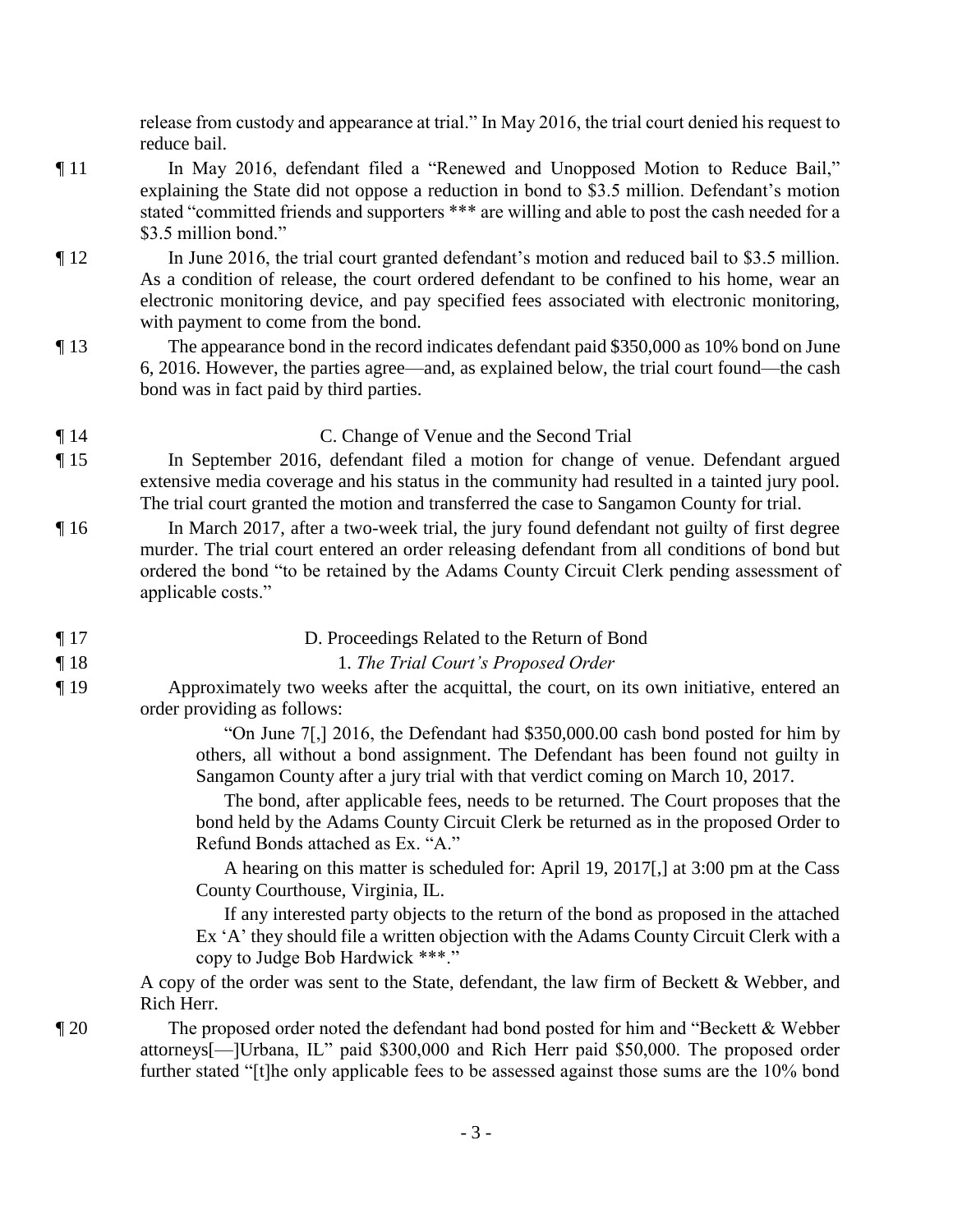fees plus the electronic monitoring fees of \$5433.75 (which have been paid)." In the order, the court proposed the "fees/expenses" would be shared *pro rata*. Accordingly, the order allocated \$30,000 of the \$35,000 bail bond fee to Beckett & Webber and \$5000 to Rich Herr. In addition, the order calculated Beckett & Webber was responsible for six-sevenths of the electronic monitoring fees totaling \$4657.50, while Rich Herr bore the remaining \$776.25. The proposed order concluded by directing the clerk to "refund the balance of the bonds," as follows: "Beckett & Weber [*sic*] \$265,342.50[,] Rich Herr \$44,223.75."

# ¶ 21 2. *Defendant's Motion*

¶ 22 Defendant filed a motion in March 2017 for return of the cash bond. In his motion, defendant calculated the costs of hook-up and monitoring—previously ordered to be paid out of his bond—to be \$5696.25. As such, defendant requested the court order \$344,303.75 returned to the individuals who posted the bond on defendant's behalf. His motion did not contain any substantive arguments.

# ¶ 23 3. *The Arguments of the Parties*

¶ 24 In April 2017, the trial court conducted a hearing regarding the return of the posted cash bond. The State argued that section 110-7 of the Code of Criminal Procedure of 1963 (725 ILCS 5/110-7 (West 2016)) made clear that bond not only secures a defendant's presence at trial but also provides a fund from which costs can be paid at the court's discretion. The State acknowledged that the cases interpreting section 110-7(f) have held that the trial court could return more than the statutory amount of 90% of the posted bond. However, the State argued the proper bond fee in this case was the 10% provided by statute, in addition to the electronic monitoring costs.

¶ 25 Defendant argued the court should return the full amount of the bond and order the circuit clerk to retain only the actual electronic monitoring costs. Defendant pointed out that his prosecution had been "financially devastating" and "depleted his life's savings." Further, he asserted that, because the jury had found him not guilty, imposing a charge on him created a "constitutional problem." According to defendant, the court's retaining 10% of the bond would be "punitive" and "arbitrary" because it was being imposed upon an innocent person. Nonetheless, defendant admitted the court should charge some fee but argued the fee should only be the \$5433.75 in actual costs and not \$35,000 as provided by statute.

# ¶ 26 4. *The Trial Court's Ruling on Return of Bond*

¶ 27 The trial court first ordered the \$5433.75 in electronic monitoring costs to be paid from the posted bond. The court then examined whether the circuit clerk should retain a 10% bail bond fee, concluded that the circuit clerk should, and explained, as follows:

> "The statute is pretty clear, the purpose is to insure compliance with conditions of bond, but also to help defray expenses and those are in the case decisions that have come down. The court does have authority to order less than ten percent of the bond fee to be held and as [the State] said, there is not a lot of cases out there. There is people—there are cases that have talked about ten percent whether it can be withheld or not, but nothing that really addresses this in any kind of detail. Actually, I thought there would be more cases [that] I could find. And I don't know if you looked, [defense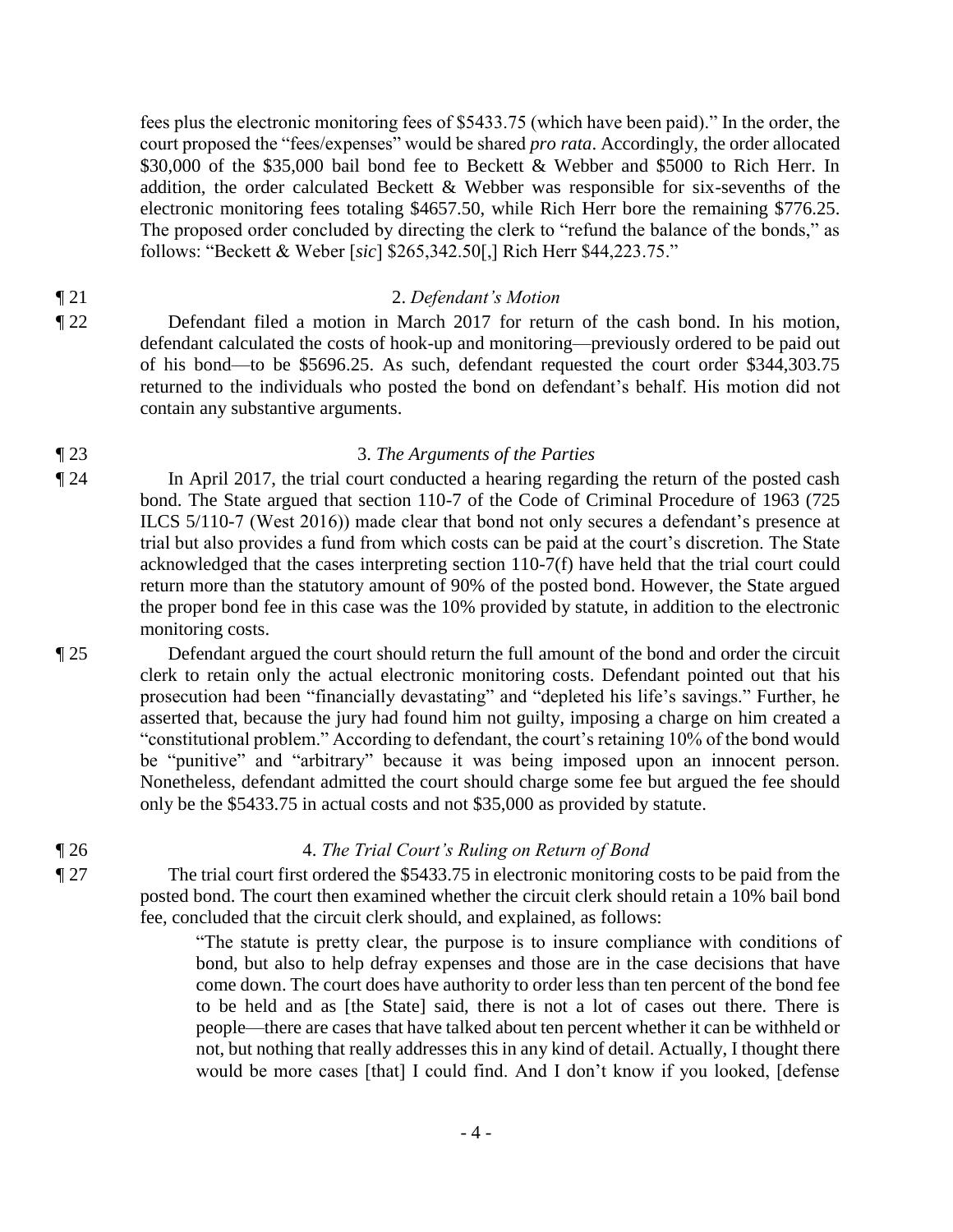counsel], but if you had found a lot of cases, I know you well enough you would have been talking to me about them. I have been in this business for close to forty years. I don't know that I have ever seen less than 10 percent in bond fee withheld. That's one of the ways the [circuit] clerks basically fund their office. It wasn't the [circuit] [c]lerk's office that indicted Mr. Lovelace, it was the grand jury. We have had four weeks of trial, two weeks in Adams County, two weeks in Sangamon County. We have had the additional expenses of Sangamon County on a change of venue which was on the defendant's motion. Turned out to be a good expense since you got a not guilty out of that, but in any event, I am going to order that the bond, the \$350,000 be—I am basically going to order that the proposed order that I sent out last month that I am going to sign that. In other words, \$5,433.75 is going to be withheld for electronic monitoring expenses and there will be a 10 percent bond fee of \$35,000."

¶ 28 Defendant appeals, raising nonconstitutional and constitutional challenges. For his nonconstitutional claims, Defendant argues the trial court (1) failed to exercise its discretion under the statute or (2) abused its discretion by considering inappropriate factors when it ordered the retention of 10% of the posted bond. As to his constitutional claims, defendant argues that the 10% bail bond statute  $(725$  ILCS  $5/110-7(f)$  (West 2016)) (1) is facially unconstitutional; (2) violates due process because it did not provide for a hearing on defendant's ability to pay; (3) is unconstitutional as applied to him, based upon the Supreme Court's holding in *Nelson*, 581 U.S. \_\_\_, 137 S. Ct. 1249, because he was acquitted; (4) violates the equal protection clause of the federal constitution and the uniformity clause of the Illinois Constitution; and (5) is an excessive fine in violation of the eighth amendment of the United States Constitution and the Illinois Constitution's proportionate penalty provision. We disagree with all of these contentions and affirm.

# ¶ 29 II. ANALYSIS

¶ 30 Defendant's arguments on appeal fall into two categories: (1) constitutional challenges to the bail bond statute and (2) nonconstitutional challenges. Consistent with directions from the Illinois Supreme Court regarding how lower courts should handle cases in which both constitutional and nonconstitutional claims are raised, we will first address defendant's nonconstitutional claims. See *People v. Chairez*, 2018 IL 121417, ¶ 13 (courts should "decide constitutional questions only to the extent required by the issues in the case" (internal quotation marks omitted)); see also *In re Dustyn W.*, 2017 IL App (4th) 170103, ¶ 24, 81 N.E.3d 88 ("Only if we conclude that the trial court did not abuse its discretion by imposing the probationary condition at issue should we then consider whether this condition violated respondent's constitutional rights.").

#### ¶ 31 A. The Trial Court Did Not Abuse Its Discretion

¶ 32 Defendant argues the trial court erred by ordering the circuit clerk to retain a 10% bail bond fee. He contends the court abdicated its discretion because it simply ruled the way it always had for the past 40 years. Additionally, defendant asserts the court refused to consider "the only relevant factor"—defendant's ability to pay—and instead considered impermissible ones, such as defendant's seeking a change in venue and maintaining his innocence. Last, defendant claims the trial court abused its discretion by ordering the clerk to retain the 10% fee in addition to the \$5433.75 of actual expenses.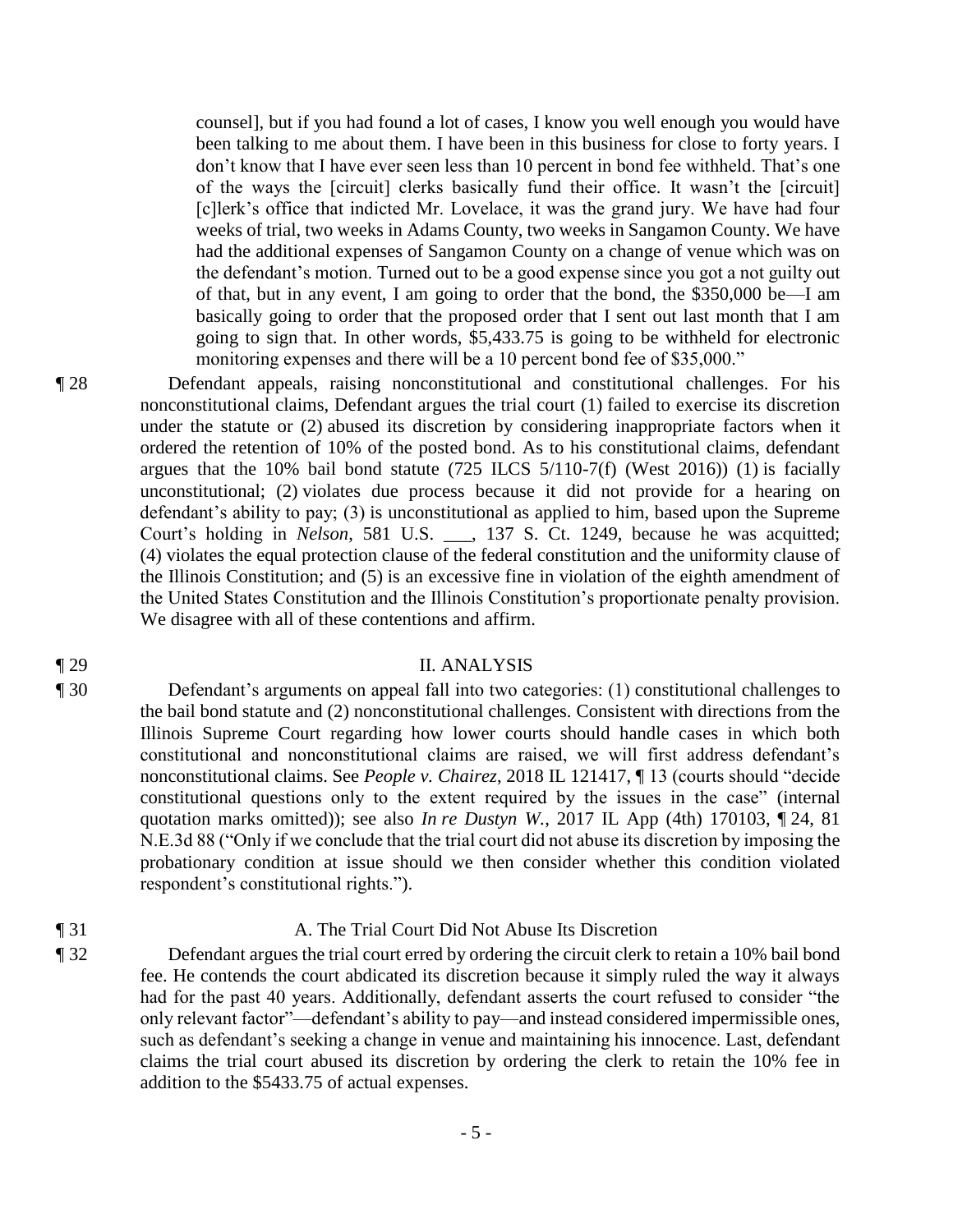- ¶ 33 Section 110-7(f) "grants a trial court the discretionary authority to return more than 90% of a bail deposit under appropriate circumstances." *People v. Fox*, 130 Ill. App. 3d 795, 797, 475 N.E.2d 1, 2 (1985). The abuse-of-discretion standard of review is highly deferential. *People v. Peterson*, 2017 IL 120331,  $\P$  125. A reviewing court will reverse only when "the trial court's decision is arbitrary, fanciful, or unreasonable to the degree that no reasonable person would agree with it." (Internal quotation marks omitted.) *Id.* However, a trial court errs if it fails to understand it has discretion to act or wholly fails to exercise its discretion. *Fox*, 130 Ill. App. 3d at 797; *People v. Queen*, 56 Ill. 2d 560, 565, 310 N.E.2d 166, 169 (1974).
- ¶ 34 In reaching its decision, the trial court explicitly acknowledged its authority to order an amount less than 10% of the posted bond be retained as costs. The court also properly understood the purpose of the bail bond fee when it stated it was for the purpose of defraying the costs of administration. We agree with the State that the court's statement, that it "ha[d] been in this business for close to forty years" and "[didn't] know that [it] ha[d] ever seen less than 10 percent in bond fee withheld," was merely a personal observation that did not affect its exercise of discretion. See *People v. Steppan*, 105 Ill. 2d 310, 323, 473 N.E.2d 1300, 1307 (1985) ("The fact that the sentencing judge added some personal observations before imposing sentence, while not to be encouraged, is of no consequence.").
- ¶ 35 Additionally, the trial court did not act improperly when it considered the length of the proceedings and change in venue. The court clearly believed having two trials in two different counties increased the costs of administering the bail bond system, thereby justifying retention of the 10% amount set by statute. Although we do not necessarily concur with the trial court's reasoning (no evidence was presented at the hearing or on appeal as to what the actual costs of administration of the bail bond system are or what factors impact that administration), the court's ruling was not, as defendant suggests, a penalty for defendant's exercising his right to change venue and his acquittal. We conclude the trial court did not act arbitrarily.

¶ 36 We are especially disinclined to find an abuse of discretion in this situation in which the trial court made clear it knew it had discretion and attempted to set forth its reasoning for how it exercised that discretion. We encourage trial courts to thoroughly set forth the bases for their rulings because their doing so is a great assistance to the reviewing courts.

¶ 37 Finally, defendant forfeited any argument that the trial court abused its discretion by ordering the circuit clerk to retain the 10% bail bond fee in addition to the actual costs of electronic monitoring. Defendant agreed with the court that electronic monitoring costs should be paid out of the bond, as the court had previously ordered. Defendant never argued the electronic monitoring costs should be deducted from the 10% bail bond fee or that the trial court was limited in assessing all costs only up to 10% of the posted bail bond. Therefore, these arguments are forfeited. See *People v. Pendleton*, 223 Ill. 2d 458, 475, 861 N.E.2d 999, 1009 (2006).

#### ¶ 38 B. Defendant's Constitutional Claims

¶ 39 Because the trial court did not abuse its discretion, we need to address defendant's arguments that the bail bond statute is unconstitutional. Regarding each of his constitutional claims, defendant first argues the statute is unconstitutional on its face and then argues in the alternative that the statute is unconstitutional as applied to him. Because we find the bail bond statute constitutional as applied to defendant, his facial challenges necessarily fail. See *In re M.A.*, 2015 IL 118049, ¶49, 43 N.E.3d 86 ("Because the Violent Offender Act does not violate

- 6 -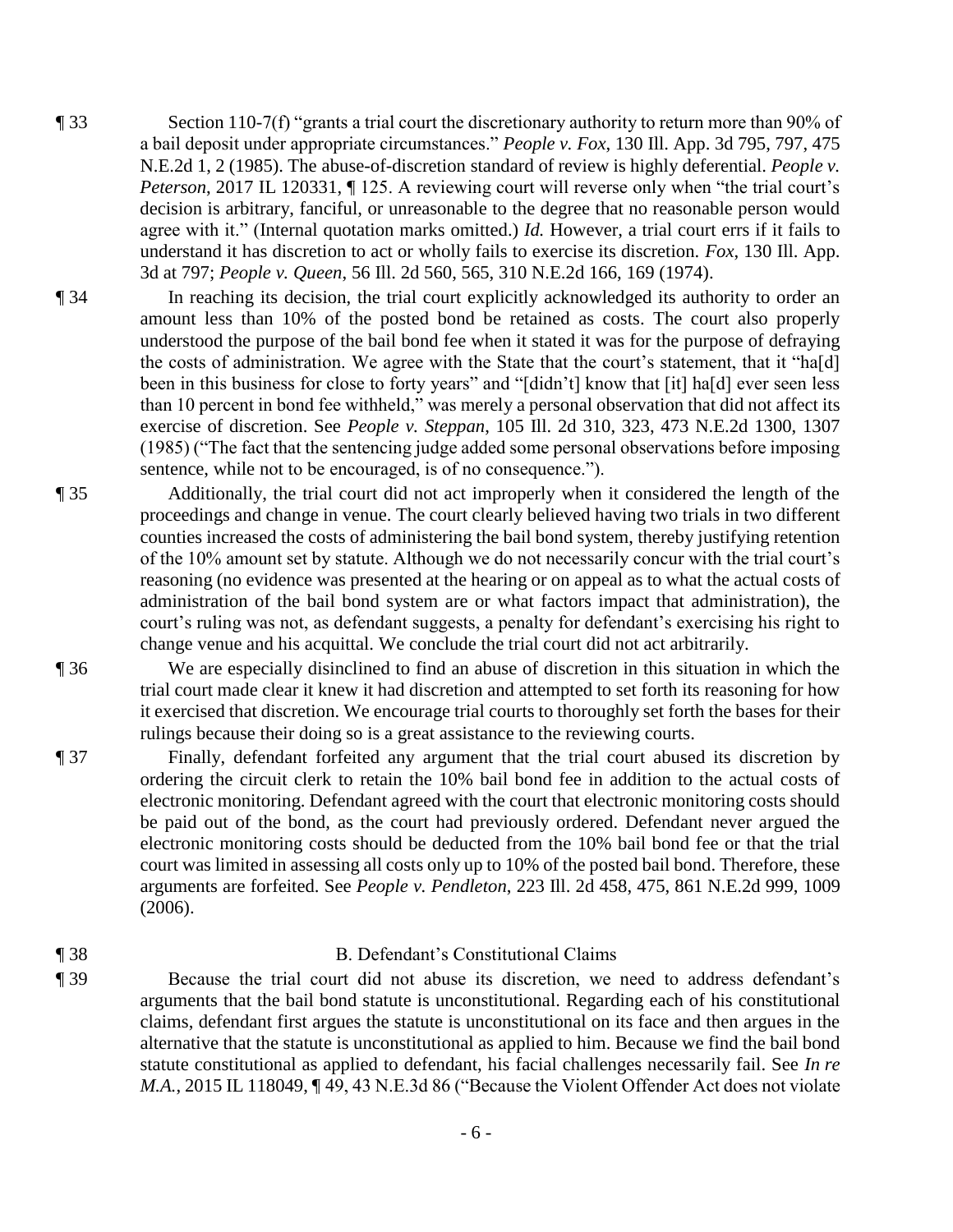procedural due process as applied to M.A., it follows that the Act also is not facially unconstitutional."). We address each argument in turn.

¶ 40 1. *The Statutory Language at Issue*  ¶ 41 Defendant challenges the constitutionality of the 10% bail bond statute. 725 ILCS 5/110-7 (West 2016). Specifically, defendant challenges subsection (f), which states, in relevant part, the following:

> "When the conditions of the bail bond have been performed and the accused has been discharged from all obligations in the cause[,] the clerk of the court shall return to the accused or to the defendant's designee by an assignment executed at the time the bail amount is deposited, unless the court orders otherwise, 90% of the sum which had been deposited and shall retain as bail bond costs 10% of the amount deposited. However, in no event shall the amount retained by the clerk as bail bond costs be less than \$5. Notwithstanding the foregoing, in counties with a population of 3,000,000 or more, in no event shall the amount retained by the clerk as bail bond costs exceed \$100." *Id.*  $$110-7(f).$

¶ 42 In 1969, the legislature amended section 110-7(f) by adding the phrase "unless the court orders otherwise." Pub. Act 76-1195, § 1 (eff. Sept. 4, 1969). In 2015, the legislature amended section 110-7(f) to include the final sentence quoted above. Pub. Act 99-412, § 5 (eff. Jan. 1, 2016) (amending 725 ILCS 5/110-7(f)). With these exceptions, the statute is unchanged from its original form as enacted in 1963.

# ¶ 43 2. *Defendant's Ability to Pay*

- ¶ 44 Defendant first argues the bail bond statute is unconstitutional as applied to him because the trial court did not hold a hearing or consider his inability to pay the bail bond fee. According to defendant, the Illinois Supreme Court's holding in *People v. Cook*, 81 Ill. 2d 176, 407 N.E.2d 56 (1980), as well as later cases following *Cook*, requires a court to hold a hearing to consider a defendant's ability to pay before ordering an indigent defendant to reimburse the costs of his prosecution. Defendant asserts he was found indigent at a prior bail bond hearing and, therefore, the court's failure to hold and the statute's failure to require a hearing on his ability to pay violated his procedural due process rights. We disagree.
- ¶ 45 In *Cook*, the Illinois Supreme Court examined the constitutionality of former section 110-7(g), which provided, " 'Whenever a defendant who has been admitted to bail utilizes the services of a public defender or other appointed counsel,' " the bond may be used to reimburse the county for the legal services. *Cook*, 81 Ill. 2d at 180 (quoting Ill. Rev. Stat. 1979, ch. 38,  $\P$  110-7(g)). The court found the statute required only those indigent defendants who posted bail to pay for legal services while other indigent defendants who received the same services did not, simply because they were released on personal recognizance or otherwise did not post bail. *Id.* at 181. The court concluded there was no rational basis for the distinction because the posting of bail did not *per se* mean a defendant had the ability to pay. *Id.* at 183. Therefore, the court held that former section 110-7(g) violated equal protection. *Id.* The court further held that "[a] summary decision which orders reimbursement without affording a hearing with opportunity to present evidence and be heard acts to violate an indigent defendant's right to procedural due process." *Id.* at 186. (We note that section 110-7(g) was repealed and replaced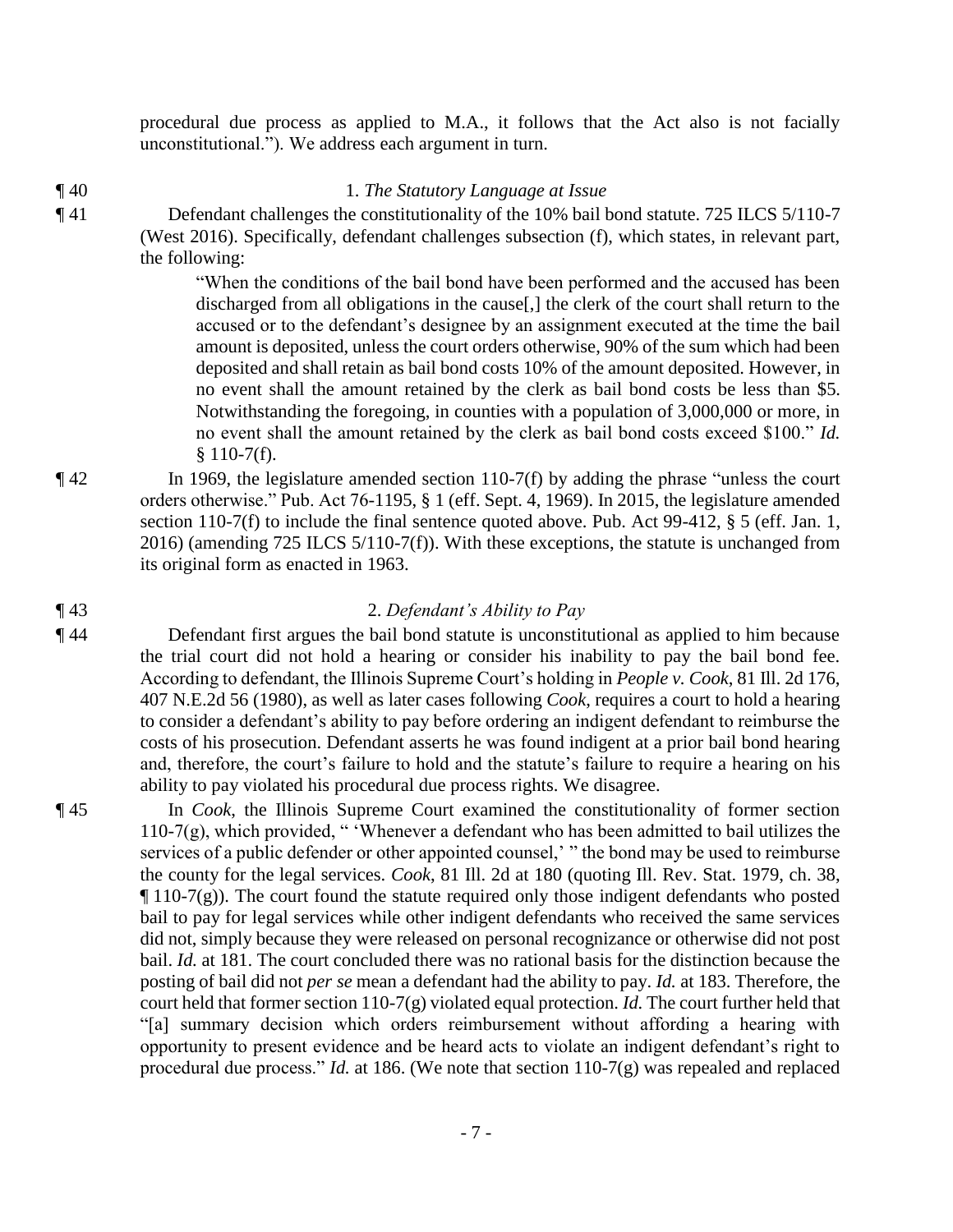by section 113-3.1, which was enacted to address the constitutional problems in *Cook*. See Pub. Act 82-708 (eff. July 1, 1982); Pub. Act 83-336 (eff. Sept. 14, 1983).)

- $\P$ 46 Contrary to defendant's claim that former section 110-7(g) "is indistinguishable for constitutionality purposes," the bail bond statute does not suffer from the problems discussed in *Cook*. Most significantly, section 110-7(f) does not distinguish between one class of indigent defendants and another. In fact, the plain language of the statute makes clear it does not distinguish between any defendants at all. Instead, *all defendants*, wealthy or poor, found guilty or not guilty, receiving appointed counsel or not, pay the same 10% bail bond fee pursuant to section 110-7 when they post a bail bond. See *Schilb v. Kuebel*, 404 U.S. 357, 370-71 (1971).
- ¶ 47 Moreover, the statute and the bail bond scheme as a whole provide sufficient due process to defendants. When posting a 10% bail bond, the bond form must "include a written notice to such person who has provided the defendant with the money for the posting of bail indicating that bail may be used to pay costs." 725 ILCS  $5/110-7(a)$  (West 2016). Section 110-7(f) explicitly provides the clerk shall retain a 10% bail bond fee "unless the court orders otherwise." *Id.* § 110-7(f). Courts have held this provides the trial court with discretion to retain less than 10% as provided by statute. *Fox*, 130 Ill. App. 3d at 797. Further, defendants are permitted to petition the court to reduce bail at any time. 725 ILCS 5/110-6 (West 2016). Accordingly, the statute permits defendants to petition the court for return of a different sum based on their ability to pay. And, as other courts have recognized, ability to pay is but one of the factors a court may consider in setting the amount of bail in the first instance. *Id.* § 110-5; *Platt v. Brown*, No. 16 C 3898, 2017 WL 1196921, \*4 (N.D. Ill. Mar. 31, 2017); see also *Payton v. County of Carroll*, 473 F.3d 845, 851-52 (7th Cir. 2007) (holding ability to petition court for lower bail was one factor which indicated the charging of a bail bond fee did not violate due process). Therefore, the bail bond statute does not violate equal protection or procedural due process under *Cook*, and the trial court was not required to consider defendant's ability to pay when deciding how much of defendant's cash bail bond to refund.
- ¶ 48 Even assuming due process did require such a hearing, defendant was afforded that opportunity. In this case, defendant successfully petitioned the trial court to lower his bail based on his indigence and his representations that third parties had the funds to post bond. After the jury returned a not guilty verdict, the court provided notice of a hearing on the issue of the amount of the bond to be returned and invited written submissions from any interested person. Defendant submitted a motion for return of the bail bond but did not raise any of the arguments he now raises in this appeal. At the hearing, defendant was present and had the opportunity to present evidence. To the extent defendant claims he was denied the opportunity to present evidence, he failed to request an evidentiary hearing. Moreover, defendant did argue that the case had been "financially devastating" and "depleted his life savings." Accordingly, defendant had the opportunity to and did raise the issue of his ability to pay. Accordingly, he was not denied due process.
- 

# ¶ 49 3. *Retention of the Bond Fee Despite Acquittal*

¶ 50 Defendant next argues section 110-7(f) is unconstitutional as applied to him because he was acquitted. In essence, defendant asserts the bail bond fee amounts to a punishment on an acquitted person. The State counters that the United States Supreme Court rejected defendant's arguments in *Schilb v. Kuebel*, 404 U.S. 357. However, defendant claims the United States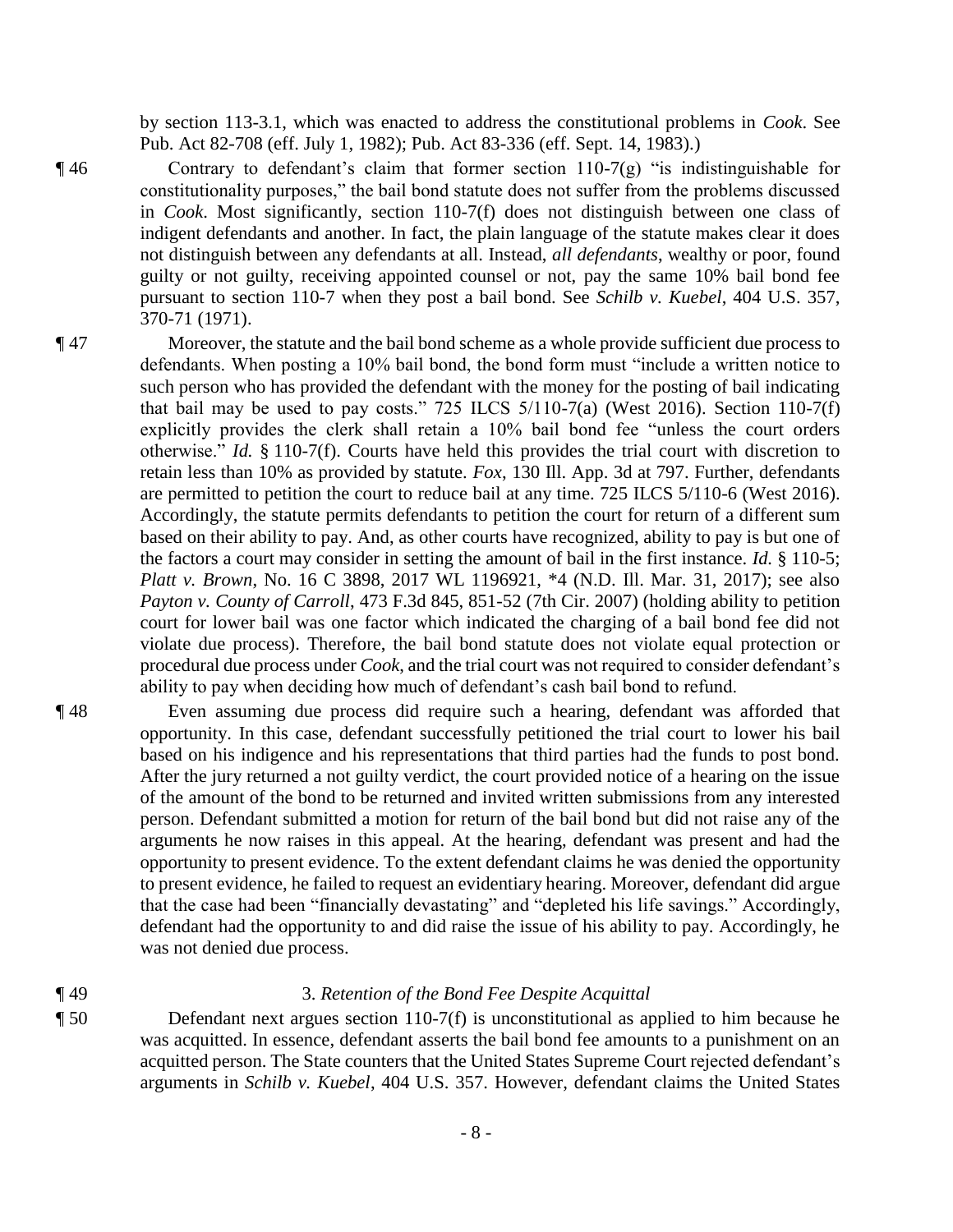Supreme Court's recent holding in *Nelson*, 581 U.S. \_\_\_, 137 S. Ct. 1249, essentially overruled *Schilb*. We disagree and find *Nelson* distinguishable.

#### ¶ 51 a. The *Schilb* Cases

¶ 52 Defendant's argument has been expressly rejected by both the Illinois Supreme Court and the Supreme Court of the United States. In *Schilb v. Kuebel*, 46 Ill. 2d 538, 264 N.E.2d 377 (1970) (*Schilb I*), the plaintiffs argued section 110-7(f) violated the equal protection and due process clauses of the federal constitution and related provisions of the Illinois Constitution. *Id.* at 542. Specifically, the plaintiffs claimed the 10% bail bond fee violated equal protection because it was only imposed when defendants posted a 10% cash bail under section 110-7(f) but not when they were released on recognizance or when they posted the full amount of bail in cash or other securities under section 110-8. *Id.* The plaintiffs further contended the bail bond fee constituted an assessment of costs against defendants found not guilty. *Id.* The Illinois Supreme Court explained the legislature enacted the bail bond scheme to return control of the bail bond system to the courts. *Id.* at 543-44. Previously, professional bail bondsmen charged defendants a 10% fee and pocketed the full amount regardless of compliance, but the actual judgments on forfeitures paid by professional bondsmen amounted to only 1% of the bonds written. *Id.* at 544. Section 110-7(f) permitted the return of 90% of the bond deposited upon compliance, thus encouraging compliance. *Id.* at 546. The 10% fee (1% of the total bail) was retained as costs of administering the 10% bail bond system. *Id.* at 544, 548.

¶ 53 The court found that defendants had three methods of securing release and those who voluntarily choose to use the 10% system "constitute[d] a separate class under the legislative plan and purpose as already indicated." *Id.* at 548. The court stated that "we know of no law or constitutional provision which would preclude [criminal defendants] being required to pay a reasonable amount for the privilege extended to those who elect to come into this class. The requirement of a fee to help defray the cost of administrative services in the courts is a traditional and basic concept recognized as valid by this court." *Id.* The court further noted the "bond costs \*\*\* are chargeable regardless of what subsequently occurs in the prosecution of the case and regardless of the guilt or innocence of the accused." *Id.* at 551-52. In reaching this conclusion, the court determined the bail bond fee was not a cost of prosecution and conceded court costs could not be assessed against an acquitted defendant. *Id.* at 552. However, that concession "has no bearing whatever on bond costs and the retention of a percentage of such costs is not tantamount to the assessment of court costs against a discharged defendant." *Id.* Accordingly, the fee charged in section 110-7(f) was supported by a rational basis and did not violate equal protection or due process. *Id.*

¶ 54 Subsequently, the United States Supreme Court granted *certiorari* and affirmed. *Schilb*, 404 U.S. 357 (*Schilb II*). The plaintiffs made the same arguments to that Court that (1) disparate treatment depended on the method of securing release and (2) the fee constituted a penalty on an acquitted person. *Id.* at 365-66. The Court noted the statute "smacks of administrative detail and of procedure and is hardly to be classified as a 'fundamental' right or as based upon any suspect criterion" and, thus, any rational basis for the law would support it. *Id.* at 365. The Court examined the legislative history of the bail bond scheme and noted the purpose of the bail bond fee was to offset the costs of administering the bail bond system. *Id.* at 360-68. The Court explained that, because "with a recognizance, there is nothing the State holds for safekeeping, with resulting responsibility and additional paperwork," there is a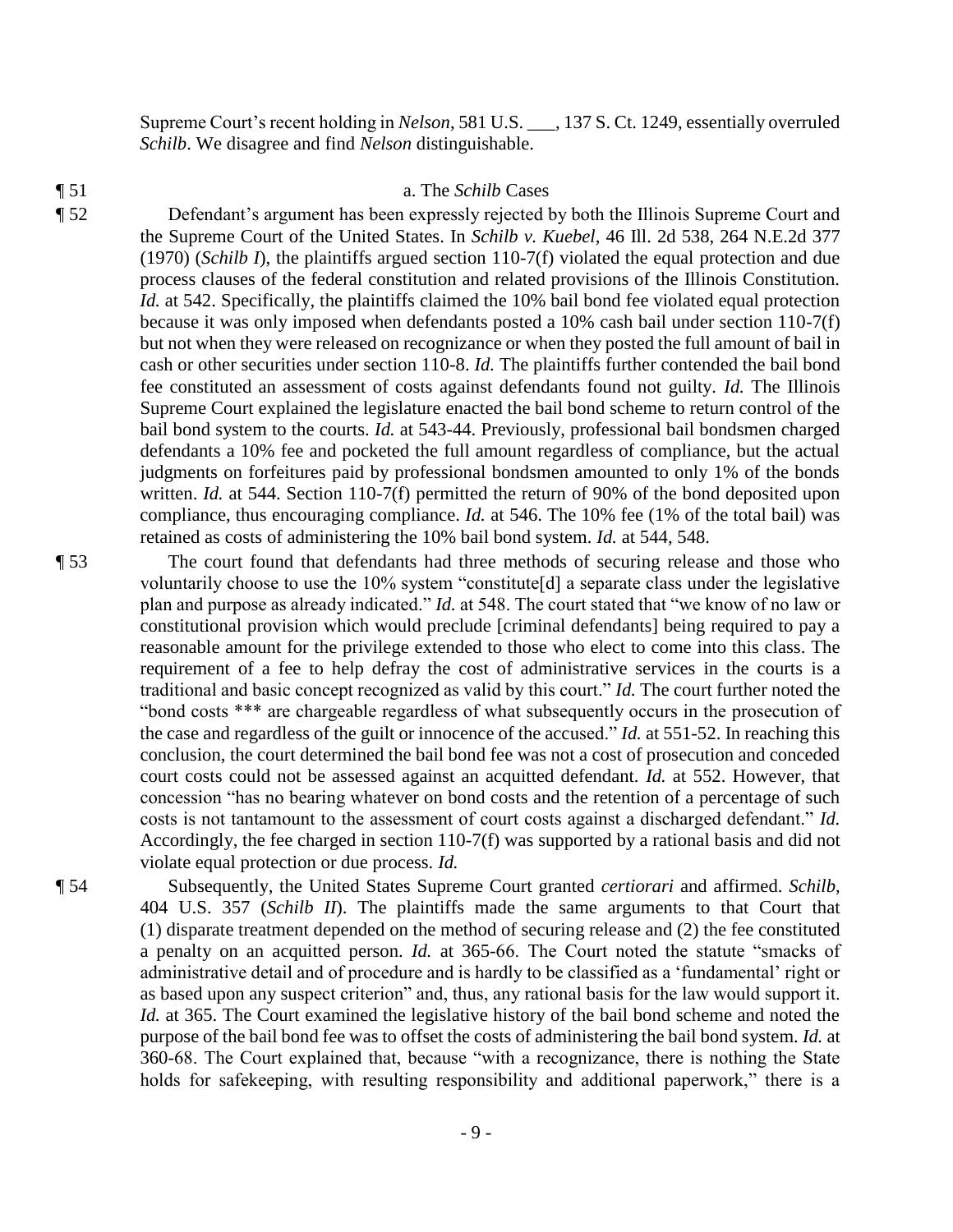rational basis for not charging those defendants a fee. *Id.* at 367. "Further, the State's protection against the expenses that inevitably are incurred when bail is jumped is greater when 100% cash or securities or real estate is deposited or obligated than when only 10% of the bail amount is advanced." *Id.* Thus, the Court concluded that the statute had a rational relationship to the State's legitimate interest in defraying the expenses of administering the bail bond system as a whole. *Id.* at 367-68, 370-72.

¶ 55 Additionally, the Supreme Court explained that the bail bond fee statute is not "a vehicle for the imposition of costs of prosecution." *Id.* at 370. Instead, the "bail bond costs" "is what that description implies, namely, an administrative cost imposed upon all those, guilty and innocent alike, who seek the benefit of § 110-7." *Id.* at 370-71. The Court noted its "conclusion is supported by the presence of the long-established Illinois rule against the imposition of costs of prosecution upon an acquittal or discharged criminal defendant, *Wells v. McCullock*, 13 Ill. 606 (1852), and by the Illinois court's own determination [in *Schilb I*] that the charge under § 110-7(f) is an administrative fee and not a cost of prosecution imposed \*\*\* only upon the convicted defendant." *Id.* at 371.

# ¶ 56 b. *Nelson v. Colorado*

¶ 57 In *Nelson*, the Supreme Court considered whether "the State [is] obliged to refund fees, court costs, and restitution exacted from the defendant upon, *and as a consequence of*, the conviction" when that conviction is invalidated by a reviewing court and no retrial will occur. (Emphasis added.) *Nelson*, 581 U.S. at \_\_\_, 137 S. Ct. at 1252. The petitioners in *Nelson* were convicted and sentenced to pay costs, fees, and restitution pursuant to various sentencing statutes. *Id.* at \_\_\_, 137 S. Ct. at 1252-53. On direct appeal, their convictions were vacated. *Id.* at \_\_\_, 137 S. Ct. at 1253. Petitioners sought return of the amounts paid. *Id.* at \_\_\_, 137 S. Ct. at 1253. The only avenue for petitioners to regain the amounts paid was pursuant to a statute requiring them to prove by clear and convincing evidence they were actually innocent. *Id.* at \_\_\_, 137 S. Ct. at 1254. The Colorado Supreme Court found the statute offered sufficient procedure and denied petitioners' claims. *Id.* at \_\_\_, 137 S. Ct. at 1254.

¶ 58 The United States Supreme Court reversed, finding the petitioners' procedural due process rights were violated pursuant to the balancing test in *Mathews v. Eldridge*, 424 U.S. 319 (1976). *Nelson*, 581 U.S. at \_\_\_, 137 S. Ct. at 1255-58. The Court made clear "[t]he sole legal basis for these assessments was the fact of [petitioners'] convictions. Absent those convictions, Colorado would have no legal right to exact and retain petitioners' funds." *Id.* at \_\_\_, 137 S. Ct. at 1253. It stated "Colorado may not retain funds taken from [petitioners] *solely because of their now-invalidated convictions* \*\*\*." (Emphasis added.) *Id.* at \_\_\_, 137 S. Ct. at 1256. The Court concluded: "To comport with due process, a State may not impose anything more than minimal procedures on the refund of exactions *dependent upon a conviction* subsequently invalidated." (Emphasis added.) *Id.* at \_\_\_, 137 S. Ct. at 1258.

# ¶ 59 c. Analysis

¶ 60 *Nelson* is plainly distinguishable and has no bearing on this case. In *Nelson*, the Court was abundantly clear it was addressing the ability of a state to retain funds from a defendant *as a consequence of a conviction*. Here, the bail bond fee is not related in any way to a defendant's being found guilty or not guilty. Instead, the fee is "an administrative cost imposed upon all those, guilty and innocent alike, who seek the benefit of § 110-7." *Schilb II*, 404 U.S. at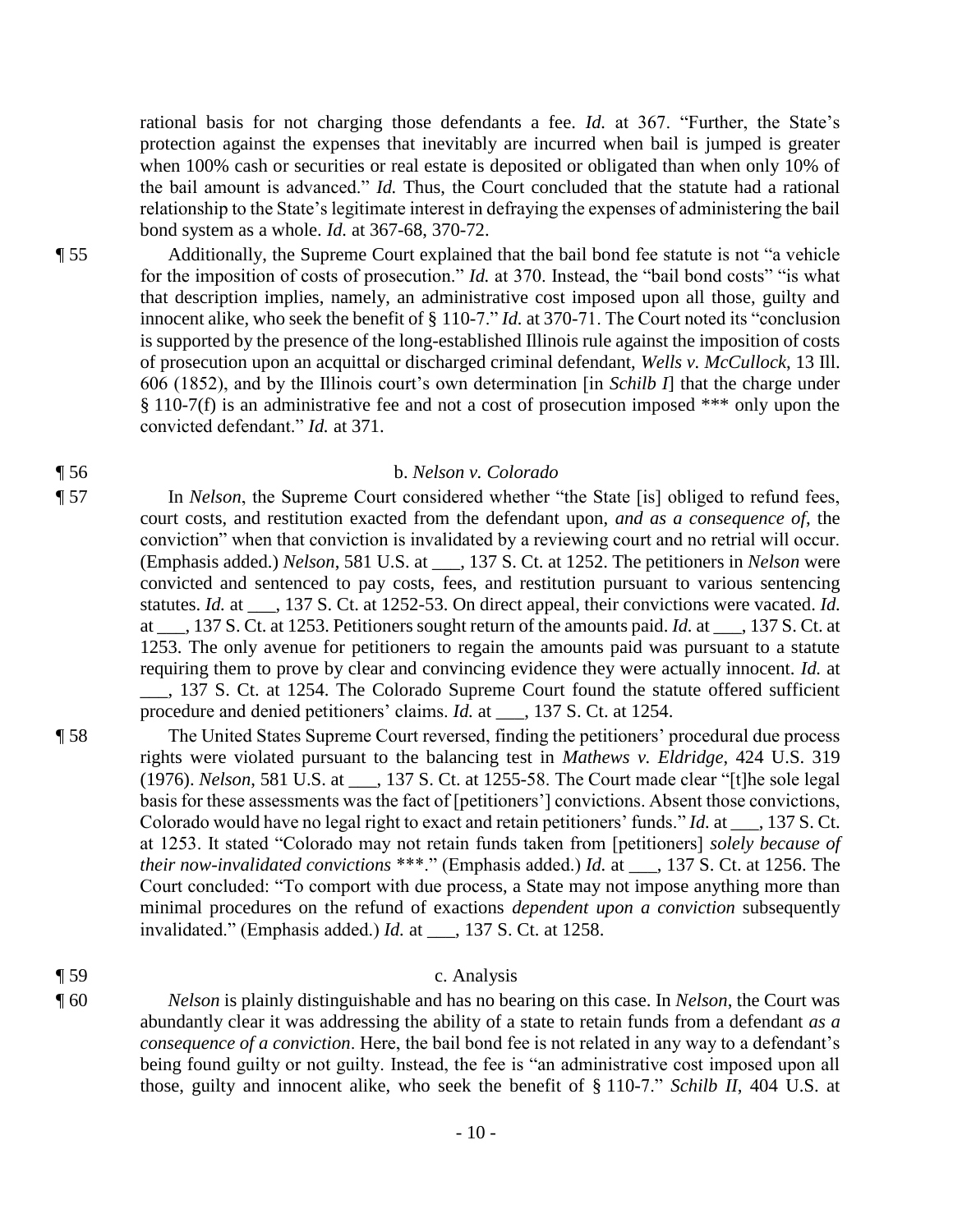370-71. The purpose of the bond is to ensure defendant's appearance, and the bond is returned "[w]hen the conditions of the bail bond have been performed and the accused has been discharged from all obligations in the cause." 725 ILCS 5/110-7(f) (West 2016). By the statute's plain language, the fee is retained as long as the defendant complies with its terms and is discharged when the case is over. In other words, the bail bond fee is not assessed "as a consequence of [a] conviction" (*Nelson*, 581 U.S. at \_\_\_, 137 S. Ct. at 1252), and therefore, the Supreme Court's ruling in *Nelson* did not have any effect upon its holding in *Schilb*.

¶ 61 Both defendant and the State address the three-factored test for procedural due process in *Mathews*. The State urges this court to follow the reasoning of a federal district court in *Platt* , 2017 WL 1196921, and the Seventh Circuit's subsequent affirmation in *Platt v. Brown*, 872 F.3d 848 (7th Cir. 2017). Defendant correctly points out that federal decisions are merely persuasive authority and not binding on this court. See *Travelers Insurance Co. v. Eljer Manufacturing, Inc.*, 197 Ill. 2d 278, 302, 757 N.E.2d 481, 496 (2001). Further, defendant criticizes the district court's decision because it was issued before the Supreme Court decided *Nelson*. Defendant also criticizes the Seventh Circuit's decision because it did not refer to *Nelson* or conduct the *Mathews* balancing test despite the Seventh Circuit's opinion being issued after *Nelson*.

¶ 62 As explained above, we need not consider *Mathews* because *Nelson* has no application to this case. In addition, we note that we are persuaded by the analyses in the decisions of the federal courts in *Platt*. It is of no moment that the Seventh Circuit did not address *Nelson* because *Nelson* has no bearing on the constitutionality of section 110-7(f).

¶ 63 We note that similar bail bond fee statutes have been upheld by other courts. See *Board of County Commissioners v. Farris*, 342 N.E.2d 642, 645 (Ind. Ct. App. 1976) (upholding constitutionality of 10% bail bond fee statute); *Estate of Payne v. Grant County Court*, 508 N.E.2d 1331, 1334-35 (Ind. Ct. App. 1987) (same); *Buckland v. County of Montgomery*, 812 F.2d 146, 148-49 (3d Cir. 1987) (finding statute that allowed each county to collect a "reasonable" fee for defendants who post 10% bail constitutional when counties retained as much as 3% of total bail amount); *Broussard v. Parish of Orleans*, 318 F.3d 644, 656-57 (5th Cir. 2003) (holding statutory fee over and above amount of bail constitutional, including under *Mathews*); *Enlow v. Tishomingo County*, 45 F.3d 885, 889 (5th Cir. 1995) (upholding district court's analysis of Mississippi's 2% bail bond fee under *Mathews*). See also *Payton*, 473 F.3d 845 (upholding fee imposed by sheriffs on arrestees who post bail bond at jail under *Mathews*).

# ¶ 64 4. *The Uniformity Clause and Equal Protection*

¶ 65 Defendant's equal protection claims have two components. First, defendant argues the bail bond statute treats defendants who bond out under section 110-7(f) in Cook County differently than in all other counties without a rational basis for doing so, thereby violating the uniformity clause of the Illinois Constitution. Second, he contends that the bail bond statute violates the equal protection clauses of the Illinois and United States Constitutions because it impermissibly distinguishes between defendants who post bond under section 110-7(f) and those who are released on recognizance or otherwise do not post bond. Because defendant's challenges rest on different premises, we address each in turn.

- 11 -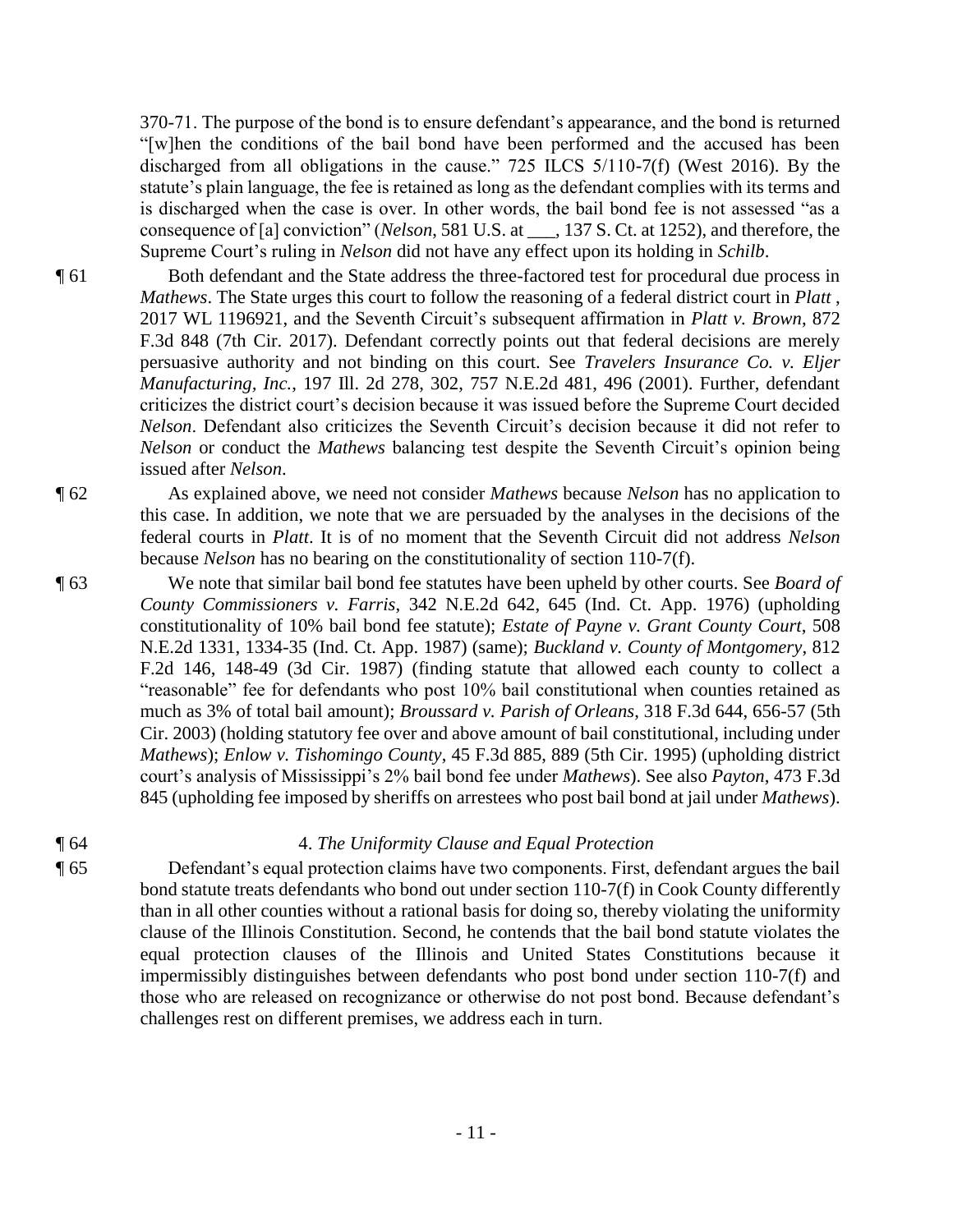# ¶ 66 a. Uniformity Clause

- ¶ 67 Defendant argues the bail bond statute violates the uniformity clause of the Illinois Constitution because it caps the bail bond fee at \$100 for defendants in counties with a population of over 3 million, while all other counties are permitted to retain 10% of the posted bail bond (1% of the total bond amount). Because defendant posted bond in Adams County, he was required to pay a bail bond fee of \$35,000, whereas an identical defendant in Cook County would have only paid \$100. Defendant contends there is no rational basis for this distinction. We disagree.
- ¶ 68 The uniformity clause of the Illinois Constitution provides that "[i]n any law classifying the subjects or objects of non-property taxes or fees, the classes shall be reasonable and the subjects and objects within each class shall be taxed uniformly." Ill. Const. 1970, art. IX, § 2. "A plaintiff challenging such a classification has the burden of showing that it is arbitrary or unreasonable; if a state of facts can be reasonably conceived that would sustain it, the classification must be upheld." *Geja's Cafe v. Metropolitan Pier & Exposition Authority*, 153 Ill. 2d 239, 248, 606 N.E.2d 1212, 1216 (1992). The uniformity clause "was intended to encompass the equal protection clause and add to it even more limitations on government." *Id.* at 247. Therefore, "[i]f a tax is constitutional under the uniformity clause, it inherently fulfills the requirements of the equal protection clause." *Id.*
- ¶ 69 The simplest explanation for the disparate treatment between counties with a population of over 3 million and those without is that the legislature believed the bail bond system could be adequately funded in much larger counties by other sources. We will take judicial notice that Cook County is the only county in this state that has a population of over 3 million, and it is certainly reasonable to assume that Cook County has more sources of general revenue that can be used to administer the bail bond system. Moreover, the legislature could have reasonably believed that a \$100 fee is sufficient to fund the bail bond system in larger counties because, presumably, many more people post bail in those counties as opposed to smaller ones. Whatever the reason, defendant has failed to meet his burden of demonstrating the classification is unreasonable.
- ¶ 70 Because we find defendant has failed under the uniformity clause, his claim necessarily fails under the equal protection clause. *Id.* Although we do not need to, we will address defendant's other equal protection claims because they rest on a different set of classifications.
- ¶ 71 b. Equal Protection
- ¶ 72 Defendant argues the reasoning in *People v. Cook* with regard to former section 110-7(g) applies with equal force to section 110-7(f). He contends the court in *Cook* found that section 110-7(g) imposed unequal treatment because the statute did not subject "indigents who have been released on their own recognizance or who have been unable or unwilling to post bail" to the same potential for reimbursement as those who had posted bond. *Cook*, 81 Ill. 2d at 181. Defendant argues "[l]ikewise under 110-7(f), defendants who were released on their own recognizance or were unable or unwilling to post bail were not subjected to the 110-7(f) penalty."
- $\P$  73 To begin, as explained in detail below, the bail bond fee in section 110-7(f) is not a penalty. More importantly, however, defendant's arguments were directly addressed and thoroughly rejected by the Illinois Supreme Court and United States Supreme Court in the *Schilb* cases.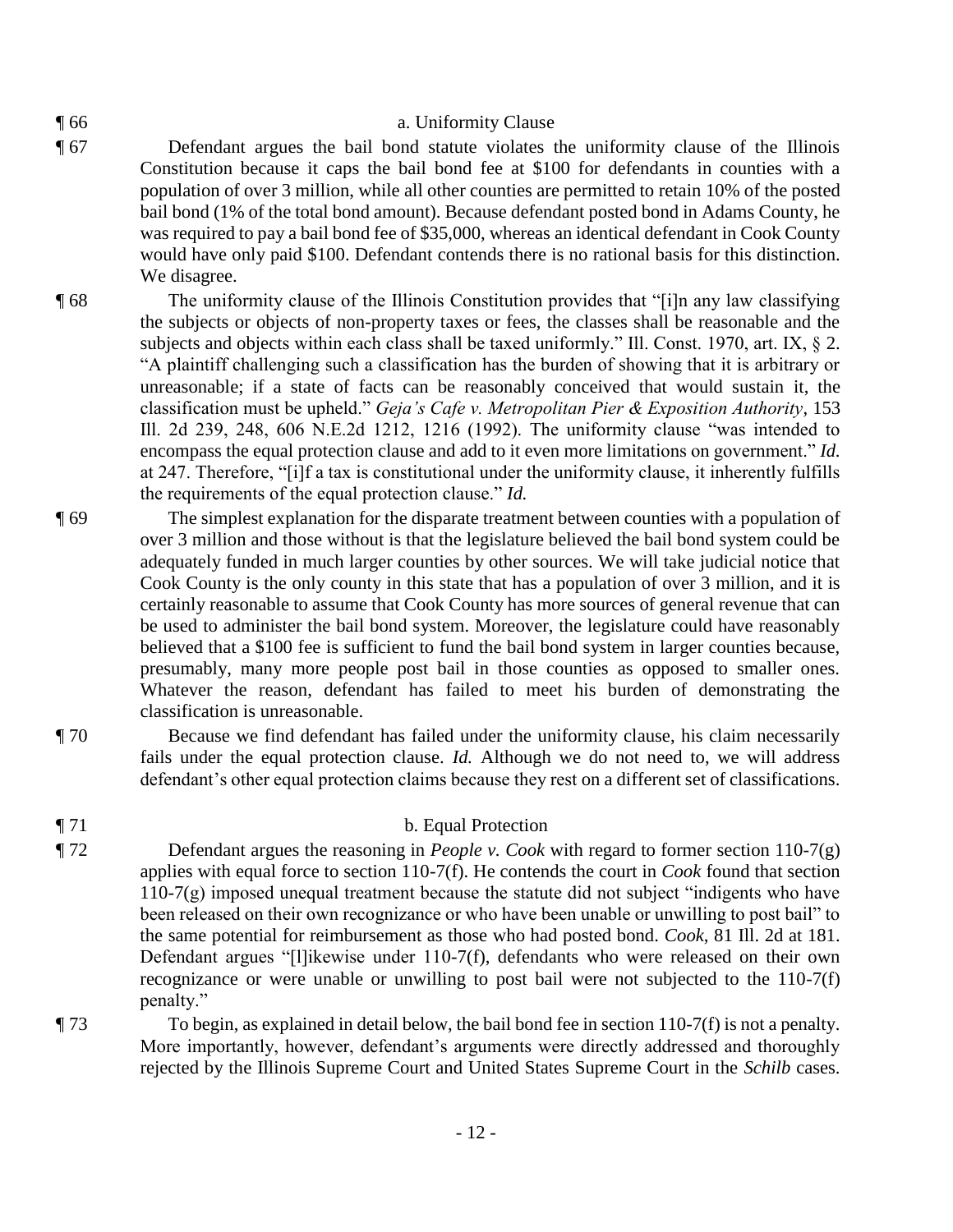We adopt the previous analysis of the *Schilb* cases as additional reasoning in support of our conclusion that section 110-7(f) does not violate equal protection. *Supra* ¶¶ 52-55.

¶ 74 As we explained earlier, *Cook* and its progeny do not apply to this case. Defendant fails to provide any other authority to suggest that either the Illinois Supreme Court or the United States Supreme Court would reach a different result, much less any authority which would call into question the reasoning or holdings of the *Schilb* cases. Indeed, other courts that have considered similar bail bond fee statutes since the Supreme Court's ruling in *Schilb* have upheld them. See *supra* ¶ 63.

¶ 75 Most recently, the Seventh Circuit reviewed section 110-7(f) and found it passes constitutional muster. In *Platt*, in addressing the plaintiffs' equal protection argument, the court noted "there is no classification to challenge; everyone within the 10% bail bond system is treated exactly the same." *Platt*, 872 F.3d at 852. The plaintiffs in *Platt* argued the bail bond fee violated equal protection because defendants with very high bail paid significantly more than others. *Id.* at 851. The Seventh Circuit explained that although charging a percentage fee necessarily meant some defendants would pay more than others, any difference in outcome was a disparate impact, not disparate treatment, and therefore "is not a permissible basis for finding a denial of equal protection." (Internal quotation marks omitted.) *Id.*

- ¶ 76 Further, the court concluded that the bail bond statute was rationally related to multiple legitimate government interests. *Id.* at 853. "First, the Fee incentivizes criminal defendants to avail themselves of the full deposit bail bond system. Under the 10% system, the State bears 90% of the risk that a criminal defendant might jump bail. The government maintains a legitimate interest in reducing its exposure to this liability." *Id.* Additionally, the flat percentage fee is simple and easy to administer. *Id.* Finally, the fee "defrays the costs of administering the bail bond system: both the administrative costs as well as the costs of those who jump bail." *Id.* By recouping some of its costs, the State is able to "ensure the stability of an affordable bond service run by the courts rather than a for-profit entity." *Id.*
- ¶ 77 As we earlier noted, we are persuaded by the analysis in *Platt* and adopt its reasoning. The bail bond statute does not distinguish between any class of defendants. Instead, all defendants who opt to post 10% bond must pay the same percentage fee. Further, any difference in treatment between defendants who choose to post a percentage of their bail, as opposed to posting the full amount or being released on recognizance, is rationally related to the legitimate government interest in defraying the costs of administering the bail bond system. *Schilb II*, 404 U.S. at 363 n.8; *Platt*, 872 F.3d at 853. Accordingly, section 110-7(f) does not violate equal protection.

# ¶ 78 5. *Defendant's Remaining Constitutional Challenges*

¶ 79 Defendant's last constitutional argument is that the bail bond statute is unconstitutional as applied to him because it imposes a penalty on an acquitted person in violation of the eighth amendment's excessive fines clause, as well as the excessive penalties and proportionate penalties clauses of the Illinois Constitution. The State responds that the Supreme Court in *Schilb* found the bail bond statute imposes a fee, rather than a fine, and therefore the eighth amendment and proportionate penalty clauses do not apply. Defendant counters that "decades['] worth of nuanced Illinois court analysis on the distinction between fines and fees" mandates a different result. We disagree.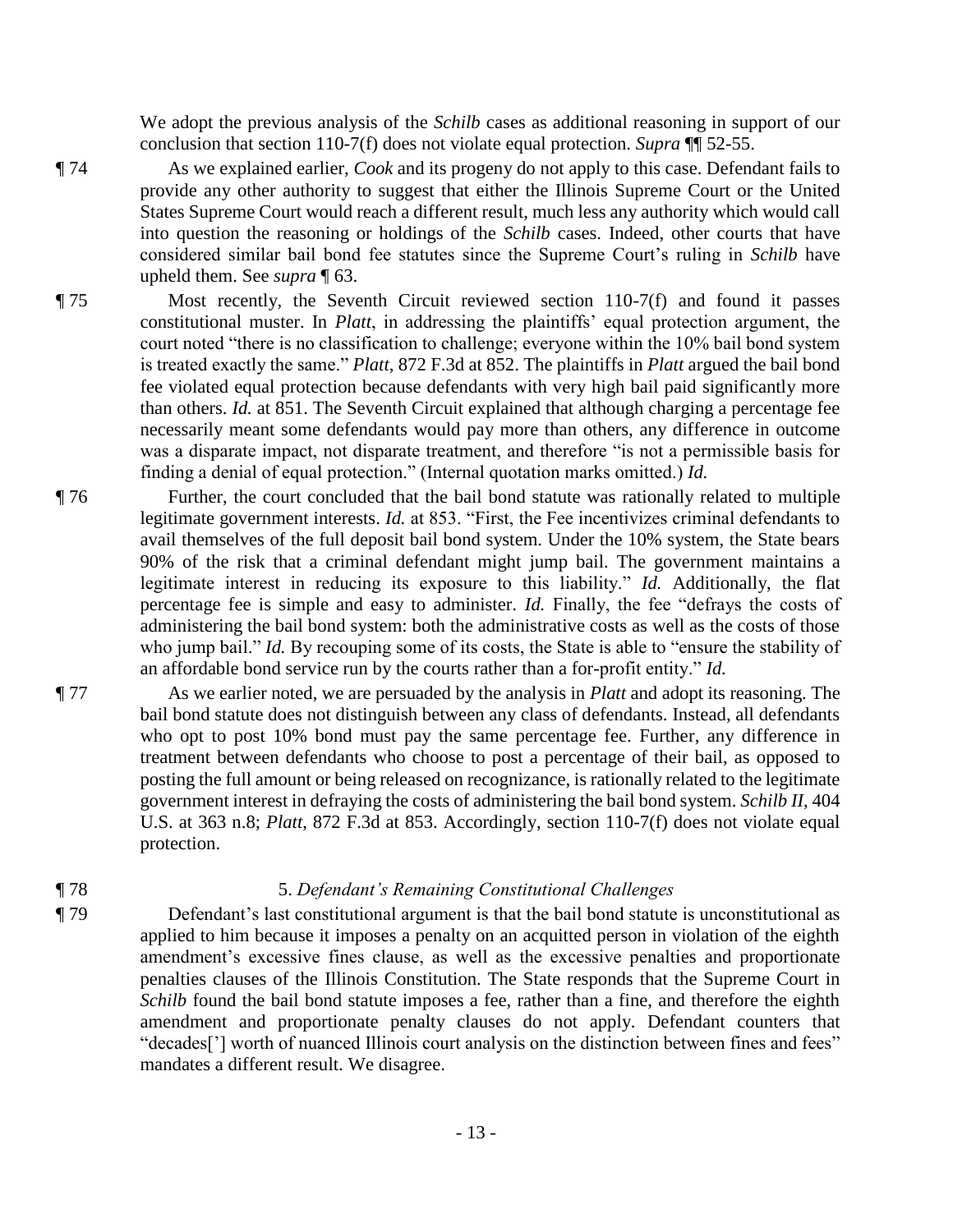- ¶ 80 Although the *Schilb* cases were decided before many of the cases relied upon by defendant in his brief, the *Schilb* holdings are no less binding on this court. No subsequent case has called into question the holdings or reasoning of the *Schilb* cases, and the text of the statute is unchanged. Accordingly, we hold the bail bond fee in section  $110-7(f)$  is (1) an administrative fee and (2) not a penalty; accordingly, the eighth amendment and proportionate penalties clause do not apply.
- ¶ 81 Though we need not address defendant's claims further, we do so to make clear the bail bond fee in section 110-7(f) is exactly that, a fee, and the *Schilb* cases are in line with Illinois's fines and fees jurisprudence.

# ¶ 82 a. Distinguishing Between a Fine and a Fee

¶ 83 "A fee is defined as a charge that seeks to recoup expenses incurred by the state, or to compensate the state for some expenditure incurred in prosecuting the defendant. [Citation.] A fine, however, is punitive in nature and is a pecuniary punishment imposed as part of a sentence on a person convicted of a criminal offense." (Internal quotation marks omitted.) *People v. Graves*, 235 Ill. 2d 244, 250, 919 N.E.2d 906, 909 (2009). "[T]he most important factor is whether the charge seeks to compensate the state for any costs incurred as the result of prosecuting the defendant." *Id.* "This is the *central* characteristic which separates a fee from a fine. A charge is a fee if and only if it is intended to reimburse the state for some cost incurred in defendant's prosecution. [Citations.]" (Emphasis in original.) *People v. Jones*, 223 Ill. 2d 569, 600, 861 N.E.2d 967, 986 (2006). "Other factors to consider are whether the charge is only imposed after conviction and to whom the payment is made." *Graves*, 235 Ill. 2d at 251. Further, the legislature's label of a charge as a fee is strong, but not conclusive, evidence that the charge is in fact a fee and not a fine. *Id.* at 250.

### ¶ 84 b. Analysis

¶ 85 Here, legislative history makes clear the bail bond fee is for the purpose of recovering the costs of administering the bail bond system. *Schilb II*, 404 U.S. at 363 n.8 (citing Ill. Ann. Stat., ch. 38, art. 110, Committee Comments-1963, at 273, 275-76 (art. 110 introduction), 293 (discussing section 110-7), 307 (discussing section 110-8) (Smith-Hurd 1970)); see also 725 Ann. ILCS 5/110, Committee Comments-1963, at 394 (Smith-Hurd 2006) ("deposit retained by the county will offset in monetary amount the costs of handling bail bonds \*\*\* and any loss resulting from the occasional bail jumper"); *id.* § 110-7, at 437 ("deposit retained by the clerk is to cover costs of handling bail bonds and deposits"); *id.* § 110-8, at 456 ("[Article 110] is designed \*\*\* to assure to the counties in every case a reasonable amount \*\*\* to cover the cost of time and paper-work in handling bail cases."). Further, the fee is not imposed after conviction but instead after the terms of the bond have been complied with and the defendant's case is over. 725 ILCS 5/110-7(f) (West 2016). Clearly, then, the bail bond fee is not a "fine" because it is not imposed on a defendant as a punishment in conjunction with a conviction.

¶ 86 Moreover, the bail bond fee is not intended to reimburse the State for some cost incurred in defendant's prosecution because it is not related to defendant's prosecution at all. *Schilb I*, 46 Ill. 2d at 551-52; *Schilb II*, 404 U.S. at 370. Instead, it is a charge imposed on those who elect to use the benefit of posting 10% bond under section 110-7 to help defray the costs of the bail bond system. *Schilb I*, 46 Ill. 2d at 551-52; *Schilb II*, 404 U.S. at 370. A "fee" is also defined as "a charge for labor or services, especially professional services." *People v. White*, 333 Ill. App.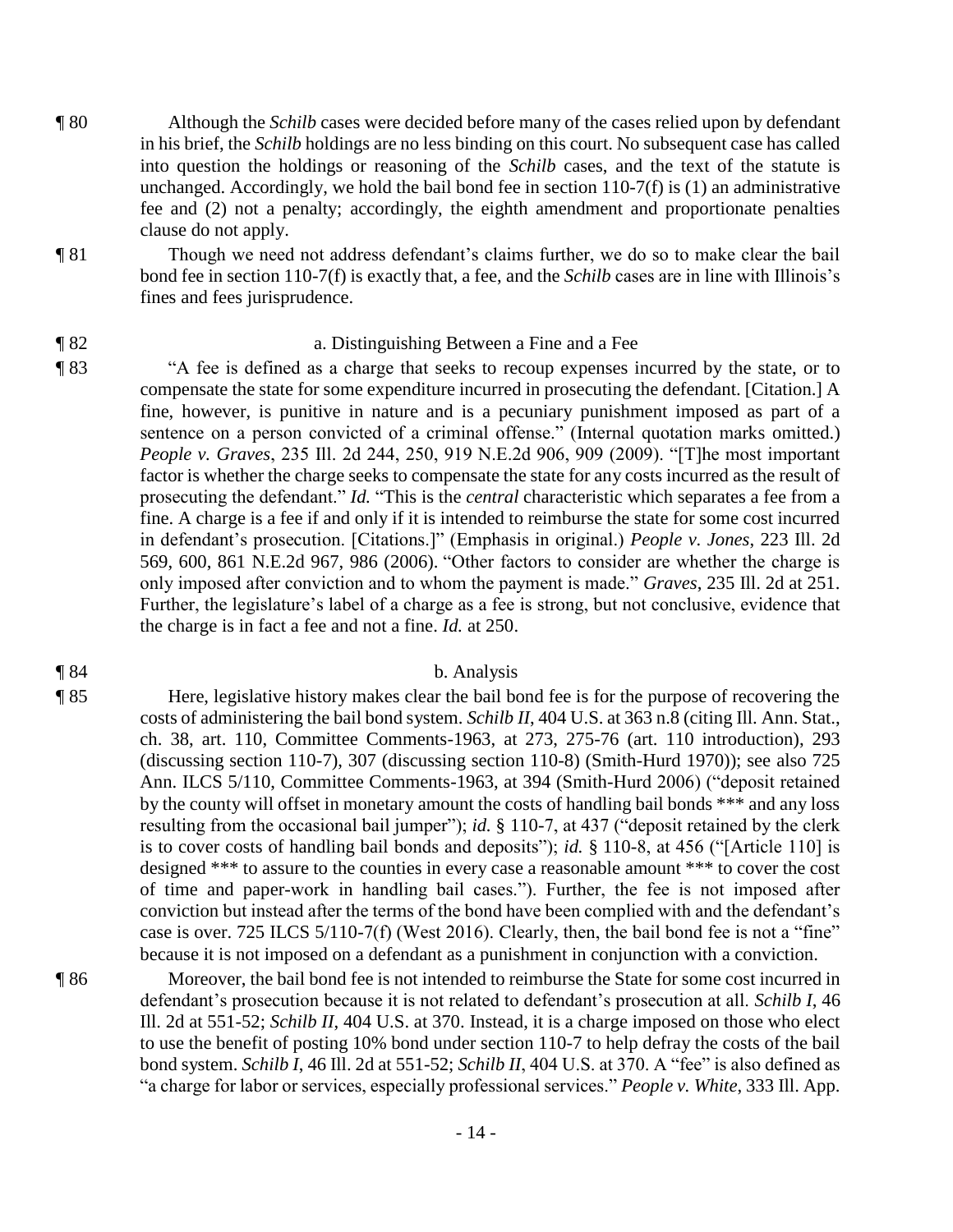3d 777, 781, 776 N.E.2d 836, 839 (2002) (citing Black's Law Dictionary 629 (7th ed. 1999)). This definition clearly encompasses the bail bond fee at issue which is best characterized as a charge for a particular service.

- ¶ 87 We find further support for this determination in section 113-3.1 of the Code of Criminal Procedure of 1963 (725 ILCS 5/113-3.1 (West 2016)). Much like the bail bond statute, section 113-3.1 provides the state with a method to recoup costs associated with providing a service to defendants. See *People v. Love*, 177 Ill. 2d 550, 560-63, 687 N.E.2d 32, 37-38 (1997) (discussing *Cook* and characterizing charges under section 113-3.1 as "reimbursement for services"). Additionally, defendants are not required to avail themselves of the benefits of court-appointed counsel; instead, that section applies when defendants voluntarily seek appointed counsel. Further, trial courts have discretion to determine if assessing fees for court-appointed counsel is appropriate and, if so, the amount. See *People v. Ames*, 2012 IL App (4th) 110513, ¶¶ 53-55, 65, 978 N.E.2d 1119 (setting forth procedure for trial courts to advise defendants who state they desire counsel but have been unable to hire private counsel of the possibility of assessing fees for appointed counsel under section 113-3.1). Under both statutes, the amount of the fee assessed, if any, is determined only at the conclusion of a defendant's case.
- ¶ 88 Moreover, neither statute distinguishes between convicted and acquitted defendants. Indeed, this court has upheld the application of section 113-3.1 to acquitted defendants. In *People v. Kelleher*, defendant was found not guilty after a bench trial, but the trial court ordered defendant to pay \$440 for court-appointed counsel's services, with payment coming from defendant's cash bond. *People v. Kelleher*, 116 Ill. App. 3d 186, 187, 452 N.E.2d 143, 144 (1983).
- ¶ 89 Defendant appealed, claiming section 113-3.1 violated due process because it applied to acquitted as well as convicted defendants. The defendant in *Kelleher* also contended that the statute failed to provide notice at the time a cash bond was posted that such bond could be used for attorney fees. *Id.* This court rejected both claims and found section 113-3.1 passed constitutional muster. *Id.* at 191. We observed that "[a] nonindigent, although acquitted, is ordinarily required, without reimbursement by the State, to pay for counsel. To require an indigent, although acquitted, to reimburse the county, to the extent he is able, for the expense of furnished counsel, tends to put indigents and nonindigents who are acquitted, on the same basis and is consistent with due process." *Id.* at 189. This court relied on the United States Supreme Court's reasoning in *Schilb* to conclude that, like the 10% bail bond fee, the reimbursement of fees for appointed counsel was not a "cost of prosecution" because the State was not required to reimburse defendants who hired private counsel. *Id.* at 189-90.
- ¶ 90 The court's reasoning in *Kelleher* is persuasive. Arguably, an indigent defendant who has been acquitted received even better service from his court-appointed counsel than a defendant who has been convicted. Requiring an acquitted defendant to reimburse the State for appointed counsel is not unconstitutional and does not constitute a fine or penalty. Over the last three decades, case law recognizing the constitutionality of section 113-3.1 has long been settled. If defendant's arguments that the bail bond fee is actually a fine had merit, then the constitutionality of section 113-3.1 would not be settled law.
- ¶ 91 Defendant also contends the bail bond fee is either a "tax or fine" because it does not reimburse the State for any specific charge incurred and instead relates to "general revenue." See *Crocker v. Finley*, 99 Ill. 2d 444, 452, 459 N.E.2d 1346, 1350 (1984) ("a charge having no